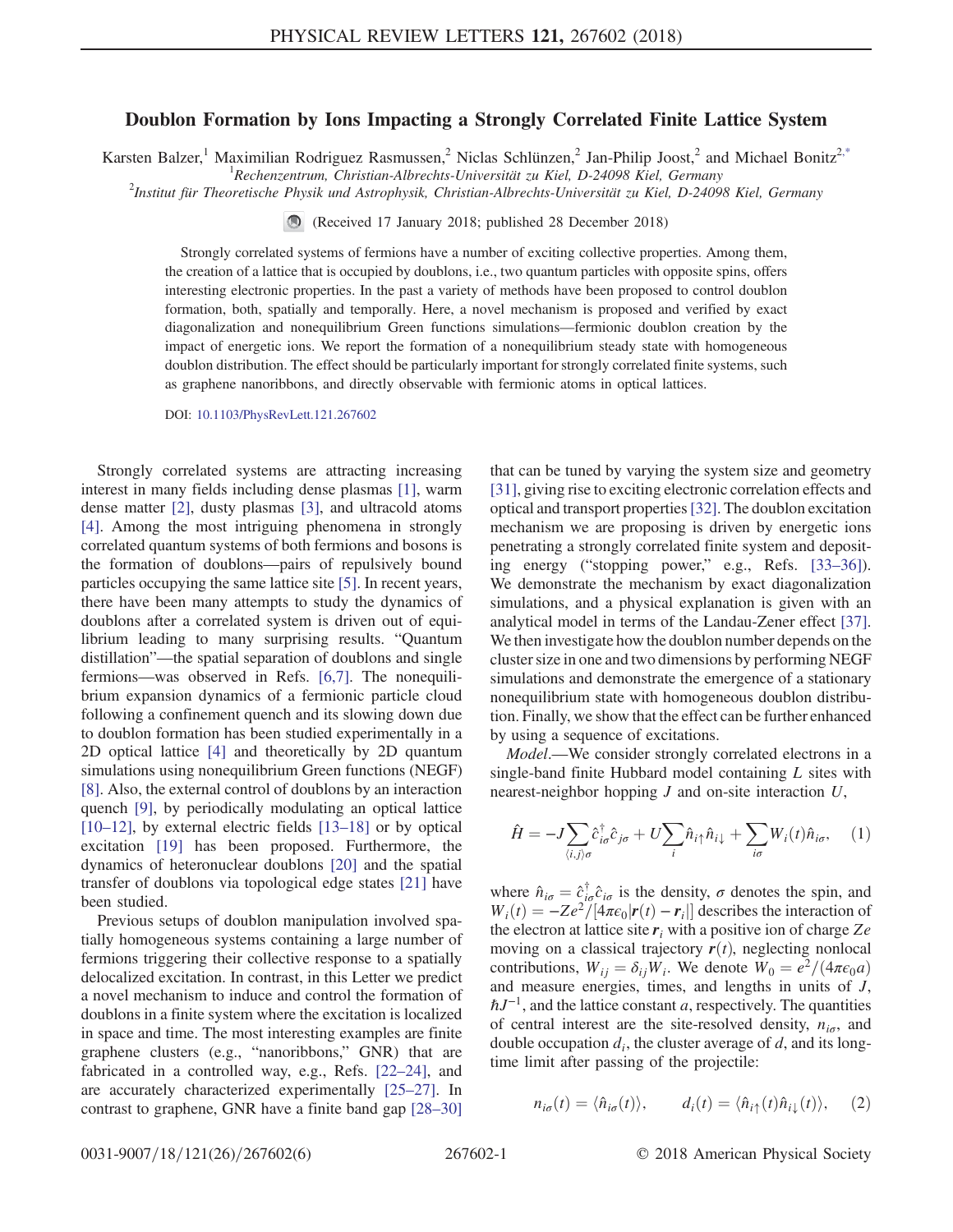<span id="page-1-0"></span>

FIG. 1. Ion impact-induced doublon formation in a two-dimensional Hubbard nanocluster (top left, black points) with  $L = 12$ sites, nearest-neighbor hopping J and on-site interaction U. (a) Time evolution of the electron density  $n_{i\sigma}$  (top) and double occupation  $d_i$  (bottom) on sites A (blue) and B (red) for a positive charge with  $Z = 1$  (solid lines) and  $Z = 2$  (dash-dotted lines) impacting the system at  $U = 10J$  with velocity  $v_z = 2aJ/\hbar$  in point  $C = (0, 0, 0)$ . The green curves show the mean density,  $n_{\sigma}(t)/L = (1/L) \sum_{i} n_{i\sigma}(t) = 0.5$ , and double occupation  $d_{av}(t)$ ,<br>For (3) respectively (b) and (c) Increase of the double occupa-Eq. [\(3\),](#page-1-1) respectively. (b) and (c) Increase of the double occupation,  $d_{av}^{\infty} - d_{av}(0)$  [inset in (b) shows  $d_{av}(0)$ ], as a function of  $v_z$ <br>for different *U* and  $Z - 1$  ( $Z - 2$ ) where the thin dash-dotted for different U and  $Z = 1$  ( $Z = 2$ ), where the thin dash-dotted gray curves correspond to  $U = U^* = 5.4J$  ( $U = U^* = 10.8J$ ), as derived from the dimer model below.

<span id="page-1-1"></span>
$$
d_{\rm av}(t) = \frac{1}{L} \sum_{i=1}^{L} d_i(t), \quad d_{\rm av}^{\infty} = \lim_{t \to \infty} \frac{1}{\Delta t} \int_{t}^{t + \Delta t} d\overline{t} d_{\rm av}(\overline{t}). \tag{3}
$$

Results for a finite 2D cluster.—In Figure [1](#page-1-0), we present solutions of the system [\(1\)](#page-0-0) for an exemplary 2D half-filled Hubbard nanocluster with  $L = 12$  sites, obtained by timedependent exact diagonalization (CI) starting at  $t = 0$  from the ground state. The trajectory of the ion is set to  $r(t) =$  $(0, 0, z + v_z t)$  with velocity  $v_z$  and initial z position such that  $W_i(t=0) \rightarrow 0$ ,  $\forall$  *i*. We use  $W_0 = 14.4J$ , which corresponds to a force  $J/a=1$  eV/Å. Figure [1\(a\)](#page-1-0) shows the time evolution for an on-site interaction  $U = 10J$ ,  $v_z = 2aJ/\hbar$ , and  $Z = 1$  and 2, where the expectation values are computed<br>as  $\langle \hat{\mathcal{O}} \rangle(t) = \langle \psi(t) | \hat{\mathcal{O}} | \psi(t) \rangle$ , with the many-electron  $\langle \mathcal{O} \rangle(t) = \langle \psi(t) | \mathcal{O} | \psi(t) \rangle$ , with the many-electron wave function  $|\psi(t)\rangle = \{T \exp[-(i/\hbar) \int_0^t ds \hat{H}(s)]\}|\psi(0)\rangle$ <br>and time-ordering operator T. During the time of impact and time-ordering operator T. During the time of impact  $(t = 5\hbar/J)$ , both  $n_{B\sigma}$  and  $d_B$   $(n_{A\sigma}$  and  $d_A)$  increase (decrease). After departure of the projectile the electron densities return (close) to their initial value  $n_{i\sigma} = 0.5$ . In contrast, the spatiotemporal evolution of the double occupation [\[38\]](#page-5-5) is such that  $d_{A,B}$  remain above their initial value, particularly for  $Z = 2$ . Thus, the projectile has created a significant number of stable doublons, indicating the emergence of a stationary nonequilibrium ("prethermalized"  $[39,40]$ ) state. This is quantified in Figs.  $1(b)$  and  $1(c)$ by the asymptotic value of the average double occupation,  $d_{\text{av}}^{\infty}$  [\(3\)](#page-1-1). A striking result is the nonmonotonic dependence of  $d_{\text{av}}^{\infty}$  on the projectile velocity with a maximum around  $v_z \sim (1...3)aJ/\hbar$ . Moreover, also the dependence on U is nonmonotonic:  $d_{av}^{\infty}$  exhibits a single maximum which is in the range of  $U \sim 5J$ , for  $Z = 1$ , and  $U \sim 12J$ , for  $Z = 2$ . Further,  $d_{av}^{\infty}$ , increases with the projectile charge. We note that in the present setup we consider a projectile with constant kinetic energy; for a discussion on the energy transfer see Ref. [\[35\]](#page-5-7). Also, reducing the hopping J between the A sites (along the edges of the cluster), does not significantly change the results [\[41\].](#page-5-8)

Analytical model.—To understand the main mechanism of the doublon formation, we consider a Hubbard dimer at half-filling and develop a Landau-Zener (LZ) description [\[9,18,37\]](#page-4-8). The dimer is excited by a time-dependent energy  $W(t) = -W_0 \exp[-t^2/(2\tau^2)]$  on one site, which well<br>mimics the projectile. Here the interaction duration with mimics the projectile. Here the interaction duration with the projectile  $\tau > 0$  is inversely proportional to the projectile velocity  $v_z$ , and we use  $W_0 = 2U$ . In the basis  $\{|\uparrow,\downarrow\rangle,|\downarrow,\uparrow\rangle,|\uparrow\downarrow,0\rangle,|0,\uparrow\downarrow\rangle\}$ , the Hamiltonian

<span id="page-1-2"></span>
$$
\hat{H}_{\text{dimer}}(t) = \begin{pmatrix} W(t) & 0 & -J & -J \\ 0 & W(t) & J & J \\ -J & J & U + 2W(t) & 0 \\ -J & J & 0 & U \end{pmatrix}, (4)
$$

is straightforwardly diagonalized for all times.

Figure  $2(a)$  shows the evolution of all four eigenenergies,  $E_0 \le E_1 \le E_U \le E_2$ , (the explicit expressions are given in the Supplemental Material [\[41\]\)](#page-5-8) for  $U = 10J$  as function of W(t). Starting in the triplet ground state ( $E_0$ ), for  $t = -\infty$ , the dimer undergoes a transition to the second excited state  $(E_U)$  via an avoided crossing with probability p when  $W(t)$ is switched on sufficiently fast. Using a reduced two-level Landau-Zener picture, the probability that the dimer, for  $t = +\infty$ , remains in state  $E_U$  can be approximated by a twofold (forward-backward) passage of the avoided level crossing:

$$
P_{E_0 \to E_U} = 2p(1 - p), \tag{5}
$$

<span id="page-1-4"></span><span id="page-1-3"></span>with the LZ transition probability for a single diabatic passage of the crossing (for details see Ref. [\[41\]\)](#page-5-8),

$$
p(\tau; U) = \exp\left(-\frac{\pi e^{1/2} [\min_{W(t)} (E_U - E_0)]^2 \tau}{2\hbar W_0 |d(E_U - E_0)/dW|}\right).
$$
 (6)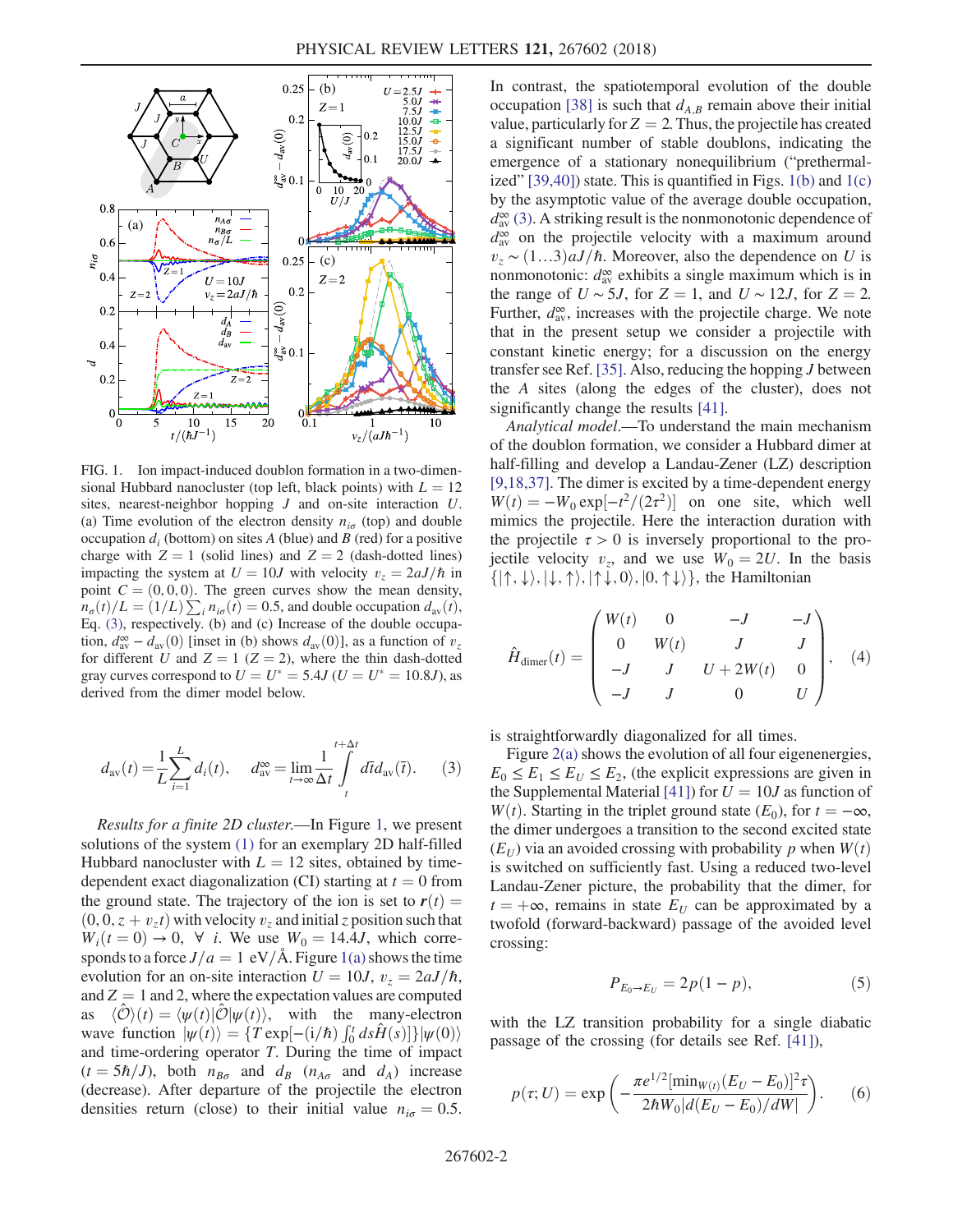<span id="page-2-0"></span>

FIG. 2. Hubbard dimer of Eq. [\(4\)](#page-1-2). (a) Evolution of the eigenenergies as a function of  $W(t)$ , for  $U = 10J$ . The initial and final state corresponds to  $W = 0$ , and the impact of the projectile to  $-W/J = 20$ ; its trajectory is sketched above the figure. (b) Eigenenergy difference,  $E = E_U - E_0$ , as function of  $W(t)$  for  $W_0 = 2U$  and different values of U. (c) and (d) Asymptotic double occupation, for  $U = 5J$  and 15J as function of  $\tau$ . Blue: CI data [using  $\Delta t = 50 \hbar J^{-1}$  in Eq. [\(3\)](#page-1-1)], black line: Landau-Zener result based on Eq. [\(5\)](#page-1-4), thin dashed lines: exact minimum and maximum values of  $d_{av}(t)$ .

From Fig. [2\(b\)](#page-2-0), we observe that, around  $W(t) = -W_0$ , the level spacing and its derivative are almost independent of U; therefore, the probabilities p and  $P_{E_0\rightarrow E_U}$  only depend (for fixed U) on the duration  $\tau$  of the excitation.

Figures [2\(c\)](#page-2-0) and [2\(d\)](#page-2-0) show  $d_{av}^{\infty}$ , in the dimer, for  $U =$  and 15*I* (black curves), together with the exact solution 5J and 15J (black curves), together with the exact solution of Eq. [\(4\).](#page-1-2) The most striking result is that  $d_{av}^{\infty}$  can reach (and remain at) 0.5, for an optimal choice of  $\tau$ , which is well captured by the LZ picture where this corresponds to the probability [\(6\)](#page-1-3),  $p = 1/2$ , of creating a doublon on site one. Overall we observe that, for  $U \gtrsim 10J$ , our model [\(5\)](#page-1-4) reproduces the envelope of  $d_{av}^{\infty}(\tau)$  very well,<br>although it does not capture the oscillations that are although it does not capture the oscillations that are proportional to the field  $W_0$  and are due to transient Bloch oscillations [\[43\]](#page-5-9).

With insight from the dimer model, we find the parameters that maximize  $d_{av}^{\infty}$ , in the [1](#page-1-0)2-site cluster of Fig. 1: (i) the optimal interaction strength is  $U^*/J \approx Z \times 5.4$ ; (ii) for  $U = U^*$ , the optimal velocity  $v_z^*$  decreases linearly with  $Z$  [411]. The result is shown by the thin gray dashwith  $Z$  [\[41\].](#page-5-8) The result is shown by the thin gray dashdotted line in Fig. [1\(b\)](#page-1-0) [Fig. [1\(c\)\]](#page-1-0). The striking agreement of the peak height and position with the CI result for  $L = 12$  confirms that our model captures the correct physics: local doublon formation via a twofold passage of an avoided level crossing.

Maximizing the doublon number in larger 1D and 2D systems.—We now turn to finite Hubbard clusters with lower symmetry than the one in Fig. [1](#page-1-0) starting with a 1D half-filled chain with  $L = 8$  sites,  $U = 20J$  and periodic boundary conditions which we solve exactly. To investigate how the spreading of the doublons along the chain changes compared to the dimer case we use the same local excitation,  $W(t)$ , applied only to site 1. As shown in Fig. [3\(b\),](#page-2-1) now the average doublon number reaches only  $d_{\text{av}}^{\infty} \approx 0.08$ , at  $t \approx 15 \hbar J^{-1}$ . To increase  $d_{\text{av}}^{\infty}$  further, we apply a second identical excitation to site one which indeed raises  $d_{av}^{\infty}$  to 0.145. Repeating this procedure periodically allows for a successive increase until a value  $d_{av}^{\infty} \approx 1/4$  is reached. This final value is consistent with the time evolution of the many-particle energy spectrum

<span id="page-2-2"></span>
$$
S(\hbar\omega, t) = \sum_{i} |\langle \psi(t) | E_{i} \rangle|^{2} e^{-\{(\hbar\omega - [E_{i} - UL/4])^{2}/2(\hbar\omega_{0})^{2}\}}, \quad (7)
$$

where  $|E_i\rangle$  denote the energy eigenstates, which is shown in Fig. [3\(c\)](#page-2-1) for a level broadening  $\hbar \omega_0 = J$ . The final energy spectrum  $(t > 200 \hbar J^{-1})$  becomes symmetric around  $\omega = 0$ , therefore providing on average two doublons in the system, corresponding to  $d_{av}^{\infty} \rightarrow 1/4$ . Moreover, we observe that the double occupation (just as the density) becomes homogeneous along the chain, cf. Fig. [3\(b\),](#page-2-1) and

<span id="page-2-1"></span>

FIG. 3. Evolution of a half-filled Hubbard chain with  $L = 8$ sites and  $U = 20J$  subject to multiple excitations at site 1. (a) Applied field,  $W(t)$ , with  $\tau = 0.5 \hbar J^{-1}$  and peak separation  $t_s = 10 \hbar J^{-1}$ . (b) Dynamics of the mean double occupation  $d_{av}(t)$ of Eq. [\(3\)](#page-1-1). (c) Time evolution of the energy spectrum  $S(\hbar\omega, t)$ , Eq. [\(7\)](#page-2-2) with  $\hbar \omega_0 = J$ . (d) Doublon formation process for different filling fractions  $f = N_{\sigma}/L$ , where  $N_{\sigma}$  denotes the number of electrons of spin  $\sigma$ .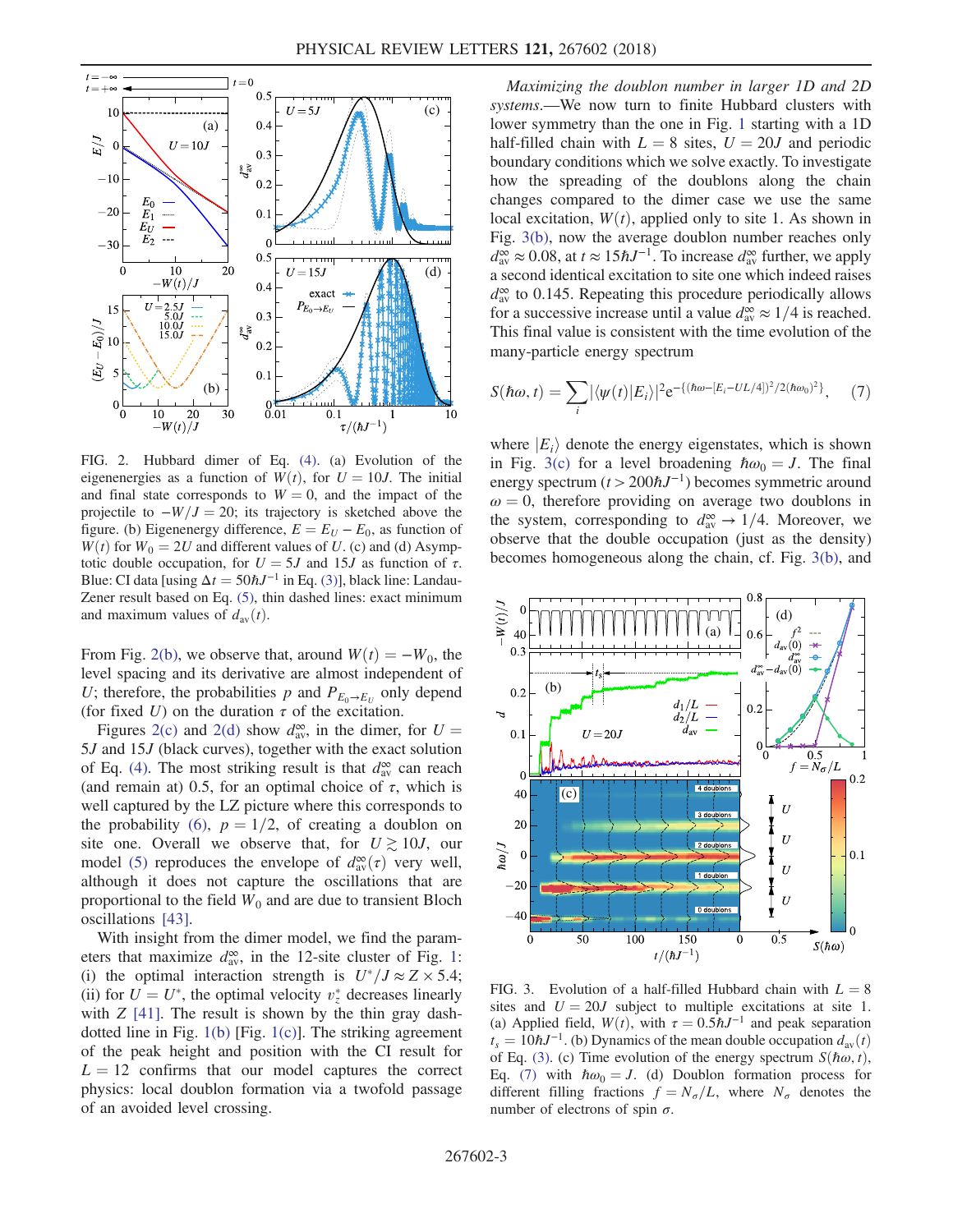<span id="page-3-0"></span>

FIG. 4. Asymptotic double occupation [\(3\)](#page-1-1) for (a) 1D chains and (b) 2D half-filled honeycomb clusters of different size L and  $U = 4J$  from NEGF simulations. The number of excitations,  $N_x$ , which are performed on one of the innermost sites, is indicated in the figure. Insets show  $d_{av}(t)$ , for  $L = 24$  and  $N_x = 40$ .

that the correlation part of the interaction energy vanishes almost completely [not shown], indicating the approach of a mean-field state. In Fig. [3\(d\),](#page-2-1) we furthermore investigate the same scenario for different fillings [\[44\]](#page-5-10)  $(N_{\sigma} = \sum_{i} n_{i\sigma} = 1, 2, ..., 7)$ , which shows that the change of double occupation with respect to the initial ground state is largest for half-filling.

In order to test whether our doublon production protocol can be realized also in larger systems and 2D setups as well, we have performed extensive NEGF simulations for L up to 54 of long duration,  $t \leq 400 \hbar J^{-1}$ , which enables us to consider up to  $N_x = 39$  localized excitations of the same form as in Fig. [3\(a\).](#page-2-1) We used second-order Born selfenergies within the generalized Kadanoff-Baym ansatz with Hartree-Fock propagators (HF-GKBA), as explained in detail in Refs. [\[8,35,45,46\]](#page-4-7). From benchmarks against density matrix renormalization group simulations [\[47\]](#page-5-11) we expect that these simulations are reliable for  $U/J \lesssim 4$ . Tests against our present CI data for small systems confirm the high quality of the NEGF results and indicate that they yield a lower bound to  $d_{av}^{\infty}$ , the exact result being 5%–15% higher.

In Fig. [4](#page-3-0) we show the asymptotic double occupation,  $d_{av}^{\infty}$ , for  $W_0 = 2U = 8J$ , for 1D chains, Fig. [4\(a\),](#page-3-0) and 2D honeycomb lattice fragments, Fig. [4\(b\).](#page-3-0) Clearly, the successive increase of  $d_{av}^{\infty}$  with  $N_x$  is confirmed for larger systems. Also, for fixed  $N_x$ , we observe a decrease of  $d_{av}^{\infty}$ with L, as expected. Extrapolating to larger values of  $N_x$  we expect that for all systems  $d_{av}^{\infty}$  will reach at least 0.25.

Summary and discussion.—We have presented a novel scenario for the production of doubly occupied electronic states in correlated finite 1D and 2D Hubbard clusters that is based on the impact of energetic ions. We have reported CI results for system sizes  $L \le 12$  that were complemented by nonequilibrium Green functions simulations for  $L \leq 54$ . The physical mechanism has been made transparent by analytically solving the relevant dimer problem in the presence of an ion impact: it is the formation of avoided level crossings between bands of different doublon number, cf. Fig. [3](#page-2-1), and it is straightforwardly extended to multiple sequential excitations. For the case that the system is not coupled to a bath [as in our simulations] we observed formation of a stationary homogeneous doublon population which provides another example for pre-thermalization phenomena [\[17,40,48,49\]](#page-4-16) that recently have attracted high interest. More generally, we have presented a new scenario of nonequilibrium dynamics without thermalization [\[50,51\]](#page-5-12) that is driven by a rapid, spatially localized single-particle potential quench instead of an interaction quench. While in the homogeneous state we observe doublon occupations up to 0.25, as in previous homogeneous excitation scenarios, e.g., Refs.  $[11-18]$  $[11-18]$ , we have shown [cf. Figs. [2\(c\)](#page-2-0) and [2\(d\)\]](#page-2-0) that, for inhomogeneous states in finite systems, significantly higher final values can be achieved. Moreover, the flexibility of the excitation protocol should allow for further optimization. We have verified (see Fig. [1](#page-1-0) and Ref. [\[41\]\)](#page-5-8) that the same protocol can be realized also with Coulomb interaction where the long range interaction even enhances the doublon number.

Our results are directly applicable to finite correlated solid state systems, such as graphene nanoribbons [\[23](#page-4-18)–31], that are exposed to energetic ions [\[36\].](#page-5-13) For moderately correlated systems with typical parameters  $J = 1$  eV and  $a = 1$  Å, ion velocities  $v_z \sim 1aJ/\hbar$  are required which translates into kinetic energies of 120 eV (480 eV) for protons (alpha particles). These values are well feasible with ion guns or in low-temperature high-pressure plasmas [\[52\]](#page-5-14), where the present effect should have a strong influence on the stopping power [33–[35\]](#page-5-3) and may offer new optical and transport applications. Of course, for the case of multiple excitations, one would need to consider spatial variations of the impact point, energy, and time delay between impacts. These issues are easily studied within the dimer model and with our NEGF approach as well. Furthermore, for these systems the coupling to the environment (bath) and the associated dissipation effects will have to be included, which sets an upper limit for the lifetime of the nonequilibrium doublon state in the range of several hundred femtoseconds. Since the timescale of the doublon formation is of the order of 1–10 fs we expect that the presented scenario of multiple ion impacts can be realized.

Suitable candidates to verify this scenario experimentally are fermionic atoms in optical lattices. While direct ion impact will be less efficient, due to the weaker short range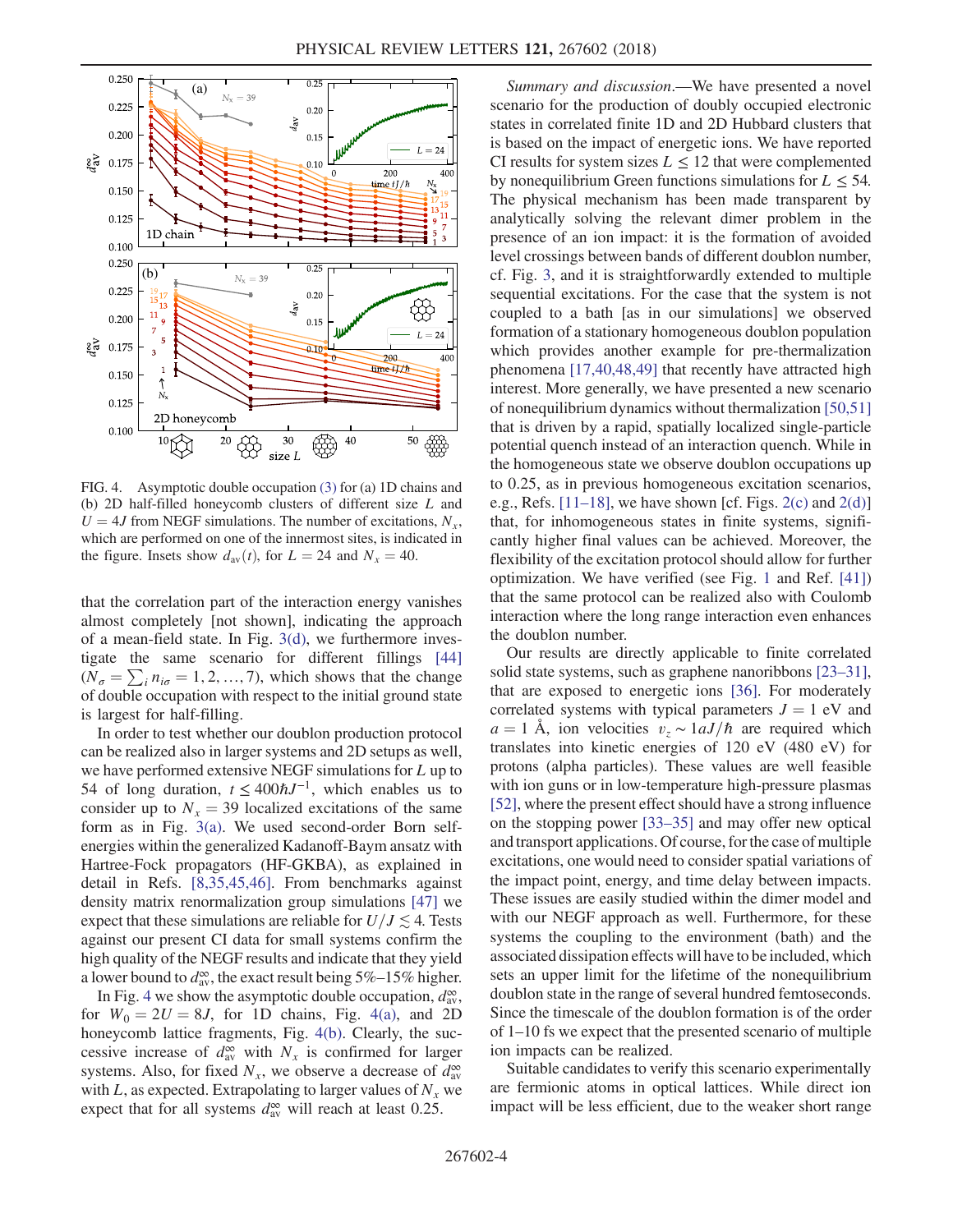charge-atom interaction [\[53\],](#page-5-15) a promising approach is to mimic the projectile dynamics via suitable time-dependent local variation of the lattice potentials [\[54\].](#page-5-16) This would open the way to simulate, with cold atoms, ion stopping in condensed matter, including correlated materials.

We thank S. Kuhr for valuable information on the experimental issues related to Ref. [\[54\].](#page-5-16) This work was supported by HPC resources of Grant No. shp00015 at the North-German Supercomputing Alliance (HLRN).

<span id="page-4-0"></span>[\\*](#page-0-1) bonitz@theo-physik.uni-kiel.de

- <span id="page-4-1"></span>[1] V. E. Fortov, R. I. Ilkaev, V. A. Arinin, V. V. Burtzev, V. A. Golubev, I. L. Iosilevskiy, V. V. Khrustalev, A. L. Mikhailov, M. A. Mochalov, V. Ya. Ternovoi, and M. V. Zhernokletov, Phase Transition in a Strongly Nonideal Deuterium Plasma Generated by Quasi-Isentropical Compression at Megabar Pressures, Phys. Rev. Lett. 99[, 185001 \(2007\)](https://doi.org/10.1103/PhysRevLett.99.185001).
- <span id="page-4-2"></span>[2] T. Dornheim, S. Groth, T. Sjostrom, F. D. Malone, W. M. C. Foulkes, and M. Bonitz, Ab Initio Quantum Monte Carlo Simulation of the Warm Dense Electron Gas in the Thermodynamic Limit, Phys. Rev. Lett. 117[, 156403 \(2016\)](https://doi.org/10.1103/PhysRevLett.117.156403).
- <span id="page-4-3"></span>[3] M. Bonitz, C. Henning, and D. Block, Complex plasmas— A laboratory for strong correlations, [Rep. Prog. Phys.](https://doi.org/10.1088/0034-4885/73/6/066501) 73, [066501 \(2010\).](https://doi.org/10.1088/0034-4885/73/6/066501)
- <span id="page-4-4"></span>[4] U. Schneider, L. Hackermüller, J. P. Ronzheimer, S. Will, S. Braun, T. Best, I. Bloch, E. Demler, S. Mandt, D. Rasch, and A. Rosch, Fermionic transport and out-of-equilibrium dynamics in a homogeneous Hubbard model with ultracold atoms, Nat. Phys. 8[, 213 \(2012\).](https://doi.org/10.1038/nphys2205)
- <span id="page-4-5"></span>[5] K. Winkler, G. Thalhammer, F. Lang, R. Grimm, J. Hecker Denschlag, A. J. Daley, A. Kantian, H. P. Büchler, and P. Zoller, Repulsively bound atom pairs in an optical lattice, [Nature \(London\)](https://doi.org/10.1038/nature04918) 441, 853 (2006).
- <span id="page-4-6"></span>[6] F. Heidrich-Meisner, S. R. Manmana, M. Rigol, A. Muramatsu, A. E. Feiguin, and E. Dagotto, Quantum distillation: Dynamical generation of low-entropy states of strongly correlated fermions in an optical lattice, [Phys. Rev.](https://doi.org/10.1103/PhysRevA.80.041603) A 80[, 041603\(R\) \(2009\).](https://doi.org/10.1103/PhysRevA.80.041603)
- [7] L. Xia, L. A. Zundel, J. Carrasquilla, A. Reinhard, J. M. Wilson, M. Rigol, and D. S. Weiss, Quantum distillation and confinement of vacancies in a doublon sea, [Nat. Phys.](https://doi.org/10.1038/nphys3244) 11, [316 \(2015\)](https://doi.org/10.1038/nphys3244).
- <span id="page-4-7"></span>[8] N. Schlünzen, S. Hermanns, M. Bonitz, and C. Verdozzi, Dynamics of strongly correlated fermions—Ab initio results for two and three dimensions, [Phys. Rev. B](https://doi.org/10.1103/PhysRevB.93.035107) 93, 035107 [\(2016\).](https://doi.org/10.1103/PhysRevB.93.035107)
- <span id="page-4-9"></span><span id="page-4-8"></span>[9] M. Schecter and A. Kamenev, Forming doublons by a quantum quench, Phys. Rev. A 85[, 043623 \(2012\).](https://doi.org/10.1103/PhysRevA.85.043623)
- [10] D. Greif, L. Tarruell, T. Uehlinger, R. Jördens, and T. Esslinger, Probing Nearest-Neighbor Correlations of Ultracold Fermions in an Optical Lattice, [Phys. Rev. Lett.](https://doi.org/10.1103/PhysRevLett.106.145302) 106, [145302 \(2011\).](https://doi.org/10.1103/PhysRevLett.106.145302)
- <span id="page-4-17"></span>[11] A. Tokuno, E. Demler, and T. Giamarchi, Doublon production rate in modulated optical lattices, [Phys. Rev. A](https://doi.org/10.1103/PhysRevA.85.053601) 85, [053601 \(2012\).](https://doi.org/10.1103/PhysRevA.85.053601)
- [12] A. Dirks, K. Mikelsons, H. R. Krishnamurthy, and J. K. Freericks, Theoretical description of coherent doublon

creation via lattice modulation spectroscopy, [Phys. Rev.](https://doi.org/10.1103/PhysRevA.89.021602) A 89[, 021602\(R\) \(2014\).](https://doi.org/10.1103/PhysRevA.89.021602)

- <span id="page-4-10"></span>[13] M. Eckstein, T. Oka, and P. Werner, Dielectric Breakdown of Mott Insulators in Dynamical Mean-Field Theory, [Phys.](https://doi.org/10.1103/PhysRevLett.105.146404) Rev. Lett. 105[, 146404 \(2010\).](https://doi.org/10.1103/PhysRevLett.105.146404)
- [14] M. Eckstein and P. Werner, Dielectric breakdown of Mott insulators—Doublon production and doublon heating, [J.](https://doi.org/10.1088/1742-6596/427/1/012005) [Phys. Conf. Ser.](https://doi.org/10.1088/1742-6596/427/1/012005) 427, 012005 (2013).
- [15] K. Balzer and M. Eckstein, Field-assisted doublon manipulation in the Hubbard model: A quantum doublon ratchet, [Europhys. Lett.](https://doi.org/10.1209/0295-5075/107/57012) 107, 57012 (2014).
- [16] M. Genske and A. Rosch, Directed motion of doublons and holes in periodically driven Mott insulators, [Phys. Rev. A](https://doi.org/10.1103/PhysRevA.90.043637) 90[, 043637 \(2014\).](https://doi.org/10.1103/PhysRevA.90.043637)
- <span id="page-4-16"></span>[17] A. V. Joura, J. K. Freericks, and A. I. Lichtenstein, Longlived nonequilibrium states in the Hubbard model with an electric field, Phys. Rev. B 91[, 245153 \(2015\)](https://doi.org/10.1103/PhysRevB.91.245153).
- [18] A. R. Kolovsky and D. N. Maksimov, Mott-insulator state of cold atoms in tilted optical lattices: Doublon dynamics and multilevel Landau-Zener tunneling, [Phys. Rev. A](https://doi.org/10.1103/PhysRevA.94.043630) 94, [043630 \(2016\).](https://doi.org/10.1103/PhysRevA.94.043630)
- <span id="page-4-11"></span>[19] M. Ligges, I. Avigo, D. Golež, H. Strand, L. Stojchevska, M. Kalläne, P. Zhou, K. Rossnagel, M. Eckstein, P. Werner, and U. Bovensiepen, Ultrafast Doublon Dynamics in Photo-Excited  $1T - TaS_2$ , Phys. Rev. Lett. 120[, 166401 \(2018\).](https://doi.org/10.1103/PhysRevLett.120.166401)
- <span id="page-4-12"></span>[20] J. P. Covey, S. A. Moses, M. Gärttner, A. Safavi-Naini, M. T. Miecnikowski, Z. Fu, J. Schachenmayer, P. S. Julienne, A. M. Rey, D. S. Jin, and J. Ye, Doublon dynamics and polar molecule production in an optical lattice, [Nat. Commun.](https://doi.org/10.1038/ncomms11279) 7, [11279 \(2016\).](https://doi.org/10.1038/ncomms11279)
- <span id="page-4-13"></span>[21] M. Bello, C.E. Creffield, and G. Platero, Sublattice dynamics and quantum state transfer of doublons in twodimensional lattices, Phys. Rev. B 95[, 094303 \(2017\)](https://doi.org/10.1103/PhysRevB.95.094303).
- <span id="page-4-14"></span>[22] L. Jiao, L. Zhang, X. Wang, G. Diankov, and H. Dai, Narrow graphene nanoribbons from carbon nanotubes, [Nature \(London\)](https://doi.org/10.1038/nature07919) 458, 877 (2009).
- <span id="page-4-18"></span>[23] J. Cai, P. Ruffieux, R. Jaafar, M. Bieri, T. Braun, S. Blankenburg, M. Muoth, A. P. Seitsonen, M. Saleh, X. Feng, K. Müllen, and R. Fasel, Atomically precise bottomup fabrication of graphene nanoribbons, [Nature \(London\)](https://doi.org/10.1038/nature09211) 466[, 470 \(2010\)](https://doi.org/10.1038/nature09211).
- [24] A. Kimouche, M. M. Ervasti, R. Drost, S. Halonen, A. Harju, P. M. Joensuu, J. Sainio, and P. Liljeroth, Ultranarrow metallic armchair graphene nanoribbons, [Nat. Com](https://doi.org/10.1038/ncomms10177)mun. 6[, 10177 \(2015\).](https://doi.org/10.1038/ncomms10177)
- <span id="page-4-15"></span>[25] B. V. Senkovskiy, D. Haberer, D. Yu. Usachov, A. V. Fedorov, N. Ehlen, M. Hell, L. Petaccia, G. Di Santo, R. A. Durr, F. R. Fischer, and A. Grüneis, Spectroscopic characterization of  $N = 9$  armchair graphene nanoribbons, [Phys. Status Solidi RRL](https://doi.org/10.1002/pssr.201700157) 11, 1700157 (2017).
- [26] S. Wang, L. Talirz, C. A. Pignedoli, X. Feng, K. Müllen, R. Fasel, and P. Ruffieux, Giant edge state splitting at atomically precise graphene zigzag edges, [Nat. Commun.](https://doi.org/10.1038/ncomms11507) 7, [11507 \(2016\).](https://doi.org/10.1038/ncomms11507)
- [27] L. Talirz, H. Söde, T. Dumslaff, S. Wang, J. R. Sanchez-Valencia, J. Liu, P. Shinde, C. A. Pignedoli, L. Liang, V. Meunier, N. C. Plumb, M. Shi, X. Feng, A. Narita, K. Müllen, R. Fasel, and P. Ruffieux, On-surface synthesis and characterization of 9-atom wide armchair graphene nanoribbons, ACS Nano 11[, 1380 \(2017\).](https://doi.org/10.1021/acsnano.6b06405)